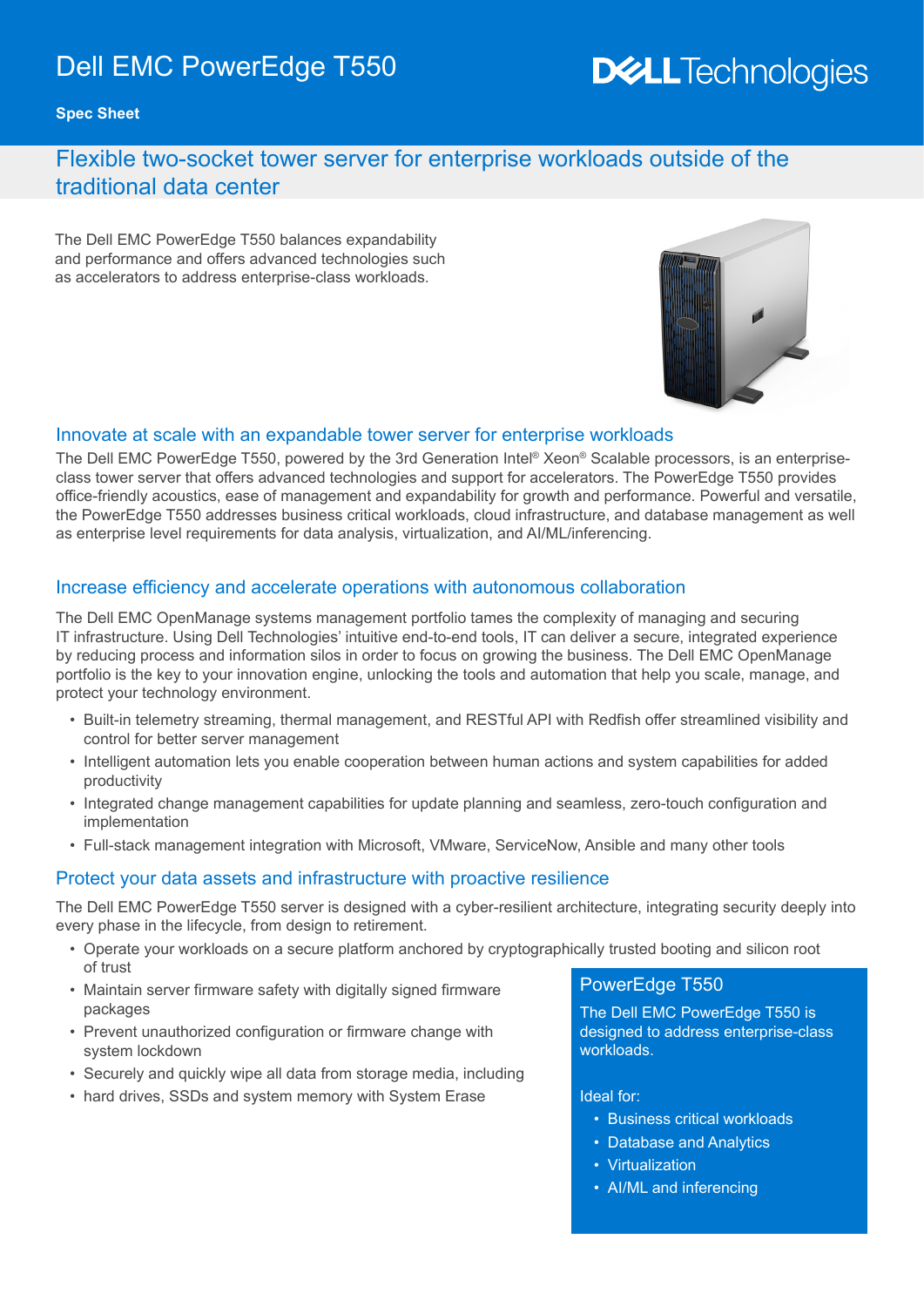| <b>Feature</b>                      | <b>Technical Specifications</b>                                                                                                                                                                         |                                                                   |  |
|-------------------------------------|---------------------------------------------------------------------------------------------------------------------------------------------------------------------------------------------------------|-------------------------------------------------------------------|--|
| Processor                           | Up to two 3rd Generation Intel Xeon Scalable processors with up to 36 cores per processor                                                                                                               |                                                                   |  |
| Memory                              | • 16 DDR4 DIMM slots, supports RDIMM 2 TB max, speeds up to 3200 MT/s<br>• Supports registered ECC DDR4 DIMMs only                                                                                      |                                                                   |  |
|                                     |                                                                                                                                                                                                         |                                                                   |  |
| Storage controllers                 | • Internal controllers: HBA345, PERC H345, PERC H745, PERC H755, S150, H755N, HBA355i<br>• Internal Boot: Internal Dual SD Module, Boot Optimized Storage Subsystem (BOSS-S2): HWRAID 2 x M.2 SSDs, USB |                                                                   |  |
|                                     |                                                                                                                                                                                                         |                                                                   |  |
|                                     | • External PERC (RAID): PERC H840                                                                                                                                                                       |                                                                   |  |
|                                     | • External HBAs (non-RAID): HBA355e                                                                                                                                                                     |                                                                   |  |
| <b>Drive Bays</b>                   | Front bays:<br>• Up to 8 x 2.5-inch SAS/SATA (HDD) max 120 TB                                                                                                                                           |                                                                   |  |
|                                     | • Up to 16 x 2.5-inch SAS/SATA (HDD) max 240 TB                                                                                                                                                         |                                                                   |  |
|                                     | • Up to 24 x 2.5-inch SAS/SATA (HDD) max 360 TB                                                                                                                                                         |                                                                   |  |
|                                     | • Up to 8 x 3.5-inch SAS/SATA (HDD/SAS) max 120 TB                                                                                                                                                      |                                                                   |  |
|                                     | • Up to 8 x 3.5-inch SAS/SATA (HDD) + 8 x 2.5-inch NVMe (SSD) max 240 TB                                                                                                                                |                                                                   |  |
| <b>Power Supplies</b>               | • 600 W DC/240 V                                                                                                                                                                                        |                                                                   |  |
|                                     | • 600 W Platinum AC/100-240 V<br>• 800 W DC/240 V                                                                                                                                                       |                                                                   |  |
|                                     | • 800 W Platinum AC/100-240 V                                                                                                                                                                           |                                                                   |  |
|                                     | • 1100 W DC/-48-(-60) V                                                                                                                                                                                 |                                                                   |  |
|                                     | • 1100 W DC/240 V                                                                                                                                                                                       |                                                                   |  |
|                                     | • 1100 W Titanium AC/100-240 V                                                                                                                                                                          |                                                                   |  |
|                                     | • 1400 W DC/240 V                                                                                                                                                                                       |                                                                   |  |
|                                     | • 1400 W Platinum AC/100-240 V<br>• 2400 W DC/240 V                                                                                                                                                     |                                                                   |  |
|                                     | • 2400 W Platinum AC/100-240 V                                                                                                                                                                          |                                                                   |  |
| Cooling options                     | Air cooling                                                                                                                                                                                             |                                                                   |  |
| Fans                                | • Standard (STD) fans/High performance (HPR) silver fans                                                                                                                                                |                                                                   |  |
|                                     | • Up to eight hot swap fans                                                                                                                                                                             |                                                                   |  |
| <b>Dimensions</b>                   | • Height - 459.0 mm (18.07 inches)                                                                                                                                                                      |                                                                   |  |
|                                     | • Width - 200.0 mm (7.87 inches)                                                                                                                                                                        |                                                                   |  |
|                                     | • Depth $-663.5$ mm (26.12 inches) $-$ without bezel<br>$680.5$ mm (26.79 inches) – with bezel                                                                                                          |                                                                   |  |
| Form Factor                         | 5U tower server                                                                                                                                                                                         |                                                                   |  |
| <b>Embedded Management</b>          | • iDRAC9                                                                                                                                                                                                |                                                                   |  |
|                                     | • iDRAC Direct                                                                                                                                                                                          |                                                                   |  |
|                                     | • iDRAC Service Module                                                                                                                                                                                  |                                                                   |  |
|                                     | • iDRAC RESTful with Redfish                                                                                                                                                                            |                                                                   |  |
|                                     | • Quick Sync 2 wireless module                                                                                                                                                                          |                                                                   |  |
| <b>Bezel</b><br>OpenManage Software | Optional LCD bezel or security bezel<br>• OpenManage Enterprise                                                                                                                                         |                                                                   |  |
|                                     | • OpenManage Power Manager plugin                                                                                                                                                                       |                                                                   |  |
|                                     | • OpenManage SupportAssist plugin                                                                                                                                                                       |                                                                   |  |
|                                     | • OpenManage Update Manager plugin                                                                                                                                                                      |                                                                   |  |
| Mobility                            | OpenManage Mobile                                                                                                                                                                                       |                                                                   |  |
| Integrations and Connections        | • BMC Truesight                                                                                                                                                                                         | • IBM Tivoli Netcool/OMNIbus                                      |  |
|                                     | • Microsoft System Center                                                                                                                                                                               | • IBM Tivoli Network Manager IP Edition                           |  |
|                                     | • OpenManage Integrations<br>• Red Hat Ansible Modules                                                                                                                                                  | • Micro Focus Operations Manager<br><b>OpenManage Connections</b> |  |
|                                     | • VMware vCenter and vRealize Operations Manager                                                                                                                                                        | Nagios Core                                                       |  |
|                                     |                                                                                                                                                                                                         | • Nagios XI                                                       |  |
| Security                            | • Cryptographically signed firmware                                                                                                                                                                     |                                                                   |  |
|                                     | • Secure Boot                                                                                                                                                                                           |                                                                   |  |
|                                     | • Secure Erase                                                                                                                                                                                          |                                                                   |  |
|                                     | • Silicon Root of Trust<br>• System Lockdown (requires iDRAC9 Enterprise or Datacenter)                                                                                                                 |                                                                   |  |
|                                     | • TPM 1.2/2.0 FIPS, CC-TCG certified, TPM 2.0 China NationZ                                                                                                                                             |                                                                   |  |
| <b>Embedded NIC</b>                 | 2 x 1 GbE LOM                                                                                                                                                                                           |                                                                   |  |
| <b>Network Options</b>              | 1 x OCP 3.0                                                                                                                                                                                             |                                                                   |  |
| <b>GPU Options</b>                  | Up to two double wide 300 W NVIDIA A40, or five single wide 70 W NVIDIA T4 accelerators                                                                                                                 |                                                                   |  |
| Ports                               | <b>Front Ports</b>                                                                                                                                                                                      | <b>Rear Ports</b>                                                 |  |
|                                     | • 1 x iDRAC Direct (Micro-AB USB) port (optional)                                                                                                                                                       | $\cdot$ 1 x USB 2.0                                               |  |
|                                     | $\cdot$ 1 x USB 2.0<br>$\cdot$ 1 x USB 3.0                                                                                                                                                              | • 1 x iDRAC Direct (Micro-AB USB) port<br>• 1 x Serial (optional) |  |
|                                     |                                                                                                                                                                                                         | $\cdot$ 1 x USB 3.0                                               |  |
|                                     |                                                                                                                                                                                                         | • 2 x Ethernet                                                    |  |
|                                     |                                                                                                                                                                                                         | $\cdot$ 1 x VGA                                                   |  |
|                                     | <b>Internal Ports</b>                                                                                                                                                                                   |                                                                   |  |
|                                     | • 1 x USB 3.0 (optional)                                                                                                                                                                                |                                                                   |  |
| PCIe                                | Up to 6 x PCIe Gen4 slots                                                                                                                                                                               |                                                                   |  |